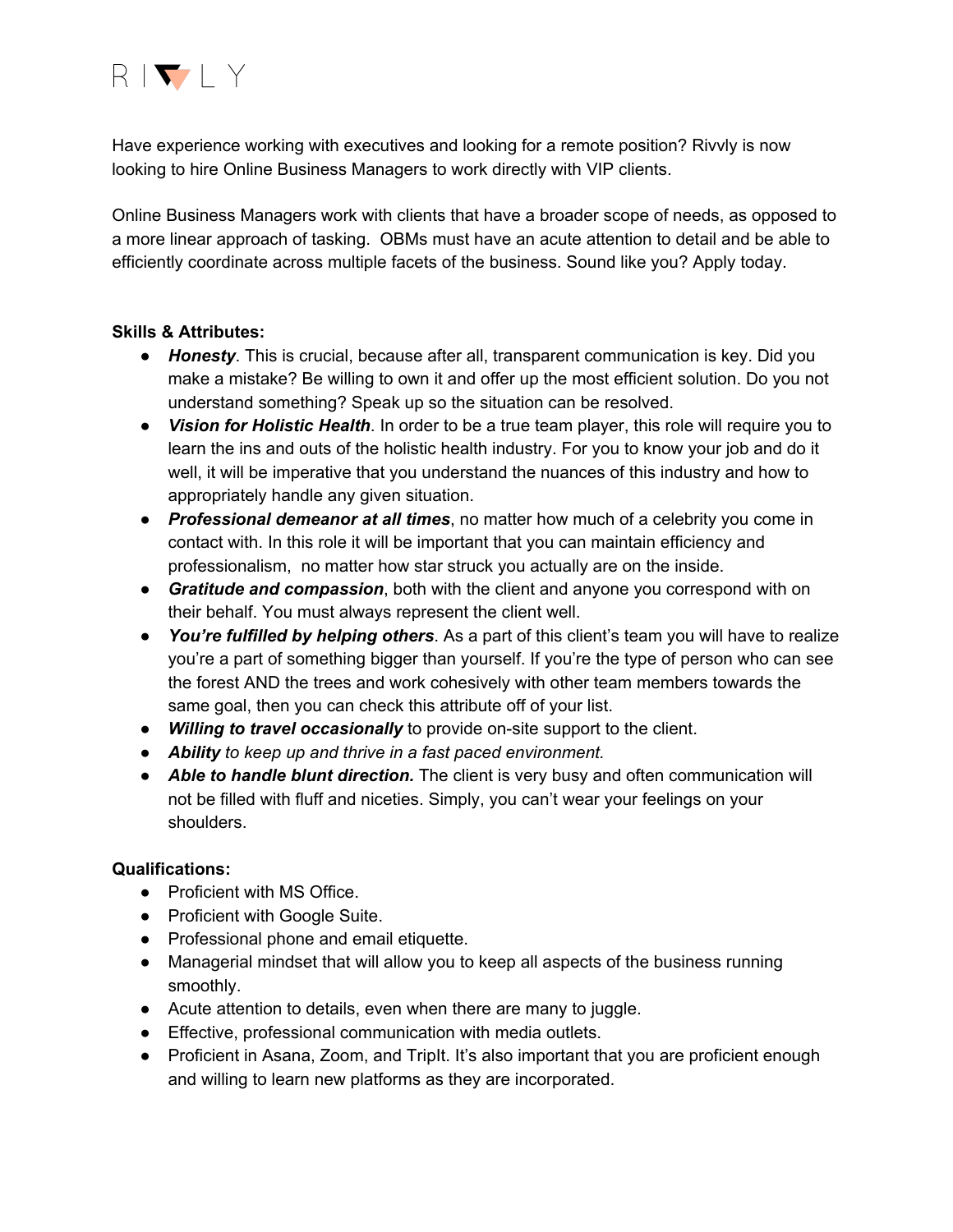

## **Education & Experience:**

- A minimum of a Bachelor's degree.
- Minimum 2-5 yrs of experience in an administrative role supporting C-suite level executives or equivalent high functioning professionals.
- Experience supporting professional speakers.

### **Details:**

We are currently accepting applications for an Online Business Manager from anywhere in the continental United States. Please note that initially this will be a 1099 position, with the opportunity to grow based on performance and loyalty.

This Online Business Manager role will begin at approximately 40 hours per month, with growth potential for the appropriate candidate. The projected amount of hours is expected to double by the end of the year. Salary will be discussed during the interview process and will be directly related to experience and qualifications. You are expected to be available 9-5 ET, Monday through Friday. You will be responsible for providing your own phone, internet, computer, and any other necessary equipment to complete your daily tasks and responsibilities.

#### **Essential Duties and Responsibilities:**

#### *Administrative Procedures:*

*• Responsible for providing, developing and maintaining efficient and confidential administrative support to the principle of the practice.*

*• This position operates with a high degree of independence in performing the duties of the position while maintaining open communication with the principal of the business on a daily basis through email and telephone. Weekly conference calls are scheduled for organization of the speaking engagement database.*

*• Ensure assigned tasks are completed within specified timeframe and with a minimum number of errors or omissions.*

*• Communication with team members and external sources in a manner that is in alignment with the client's brand and mission statement.*

## *Marketing:*

*1. Management of inbox for LinkedIn.*

*2. Oversight of social media virtual assistant to ensure their duties are being completed.*

*3. Assistance with research and communication with speaker's bureaus to expand client's opportunities.*

## *Office Organization:*

*1. Maintain an organized task management system. The client's team currently utilizes Asana.*

- *2. Accounting responsibilities, such as documentation of expenses for corporate clients.*
- *3. Email handling and filtering with branded email.*